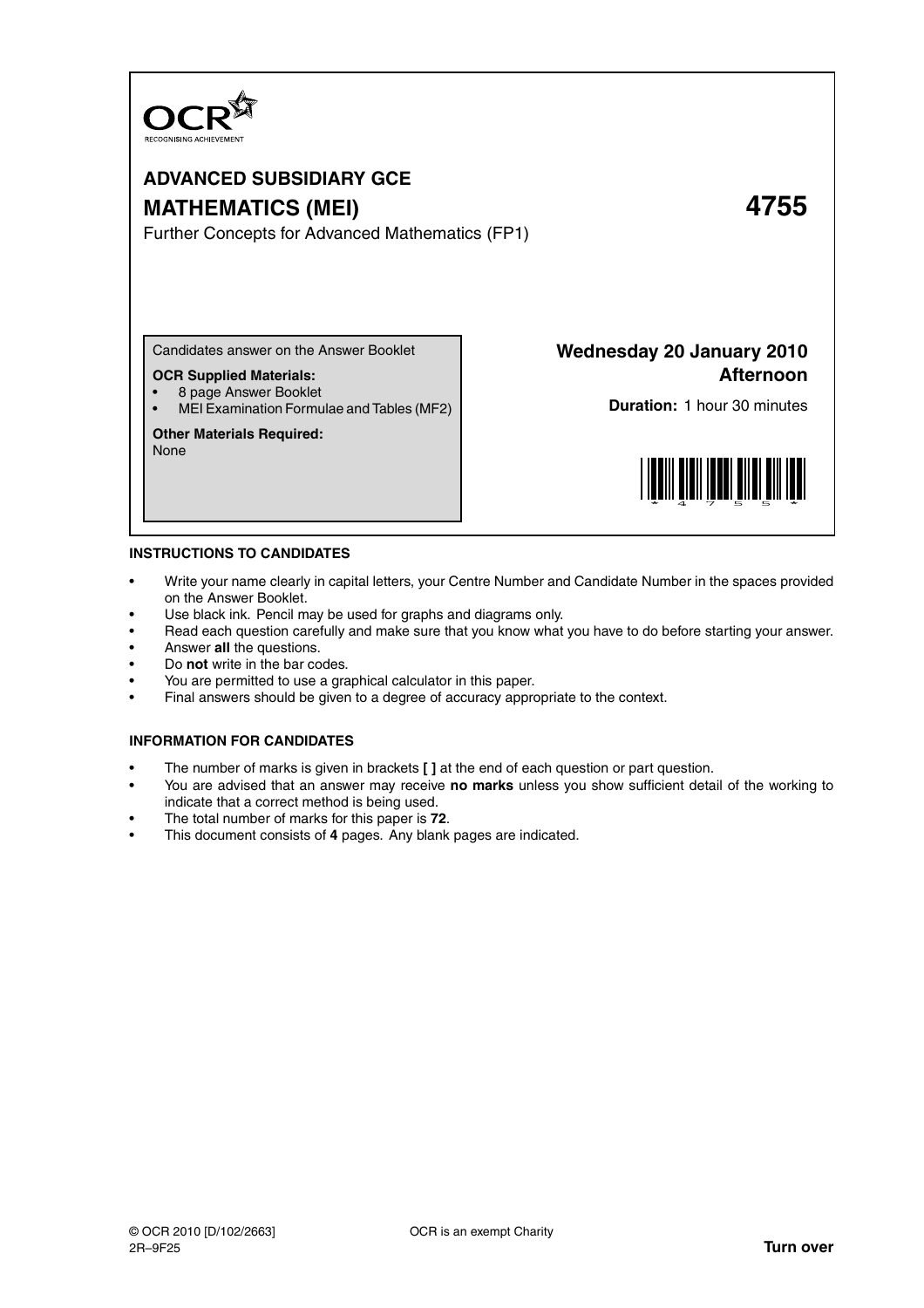## **2**

#### **Section A** (36 marks)

**1** Two complex numbers are given by  $\alpha = -3 + i$  and  $\beta = 5 - 2i$ .

Find  $\alpha\beta$  and  $\frac{\alpha}{\beta}$ , giving your answers in the form  $a + bj$ , showing your working. **[5]** 

2 You are given that 
$$
\mathbf{A} = \begin{pmatrix} 4 \\ -2 \\ 4 \end{pmatrix}
$$
,  $\mathbf{B} = \begin{pmatrix} 5 & 1 \\ 2 & -3 \end{pmatrix}$ ,  $\mathbf{C} = (5 \quad 1 \quad 8)$  and  $\mathbf{D} = \begin{pmatrix} -2 & 0 \\ 4 & 1 \end{pmatrix}$ .

- **(i)** Calculate, where they exist, **AB**, **CA**, **B** + **D** and **AC** and indicate any that do not exist. **[5]**
- **(ii)** Matrices **B** and **D** represent transformations B and D respectively. Find the single matrix that represents transformation B followed by transformation D. **[2]**
- **3** The roots of the cubic equation  $4x^3 12x^2 + kx 3 = 0$  may be written  $a d$ ,  $a$  and  $a + d$ . Find the roots and the value of *k*. **[6]**
- **4** You are given that if  $M = \left[ \right]$ 4 0 1 −6 1 1 5 2 5 then  $\mathbf{M}^{-1} = \frac{1}{k}$ *k*  $\overline{ }$ −3 −2 1 −35 −15 10 17 8 −4  $\cdot$

Find the value of *k*. Hence solve the following simultaneous equations. **[6]** 

$$
4x + z = 9
$$
  

$$
-6x + y + z = 32
$$
  

$$
5x + 2y + 5z = 81
$$

- **5** Use standard series formulae to show that *n* ∑ *r*=1  $(r+2)(r-3) = \frac{1}{3}n(n^2-19).$  [6]
- **6** Prove by induction that  $1 \times 2 + 2 \times 3 + ... + n(n+1) = \frac{n(n+1)(n+2)}{3}$  for all positive integers *n*. **[6]**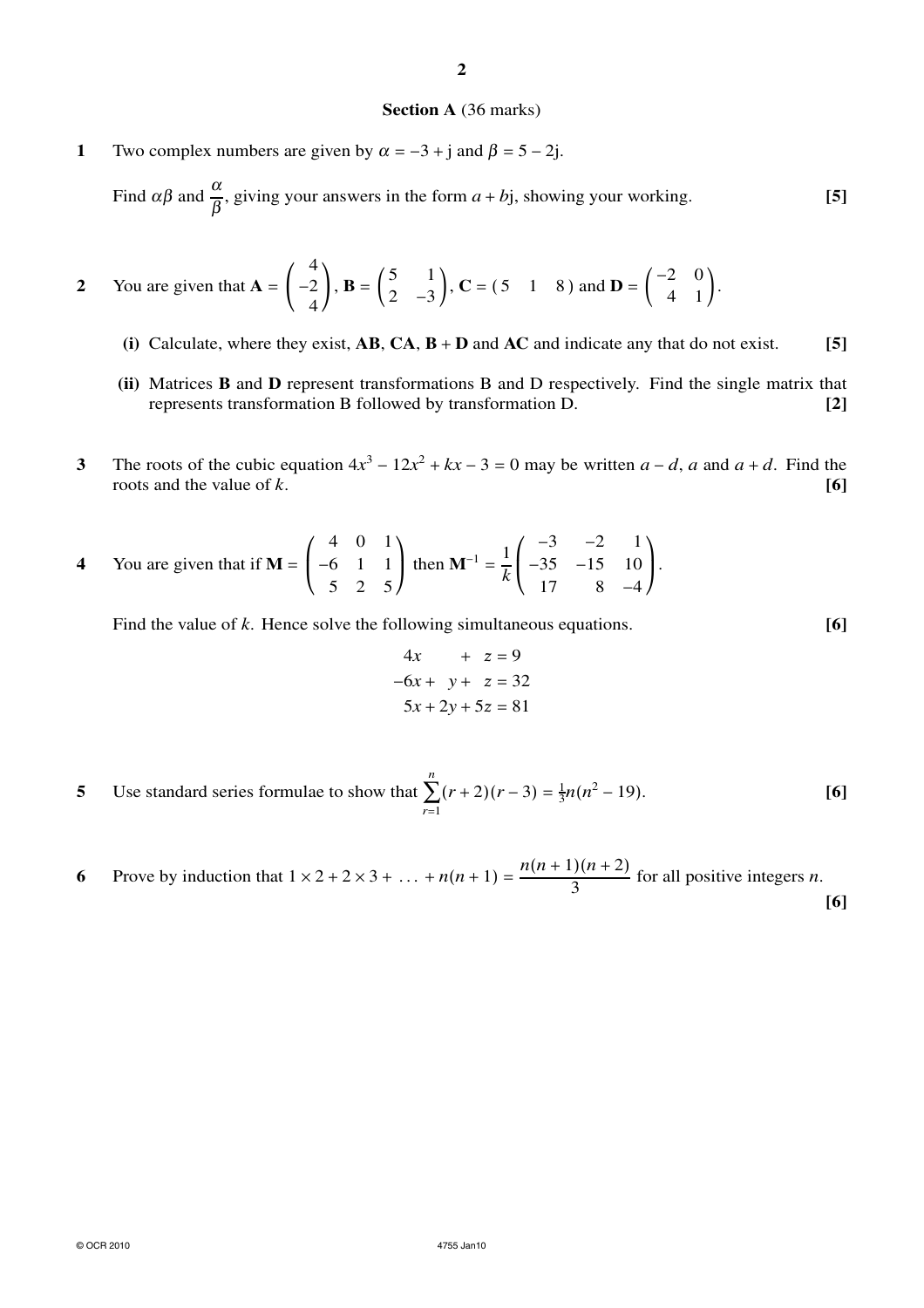### **Section B** (36 marks)

7 A curve has equation 
$$
y = \frac{5x - 9}{(2x - 3)(2x + 7)}.
$$

- **(i)** Write down the equations of the two vertical asymptotes and the one horizontal asymptote. **[3]**
- **(ii)** Describe the behaviour of the curve for large positive and large negative values of *x*, justifying your answers. **[3]**
- **(iii)** Sketch the curve. **[3]**
- (iv) Solve the inequality  $\frac{5x-9}{(2x-3)(2x+7)}$  $\leq 0.$  **[3]**
- **8 (a)** Fig. 8 shows an Argand diagram.



- **(i)** Write down the equation of the locus represented by the circumference of circle B. **[3]**
- **(ii)** Write down the two inequalities that define the shaded region between, but not including, circles A and B. **[3]**
- **(b) (i)** Draw an Argand diagram to show the region where

$$
\frac{\pi}{4} < \arg(z - (2 + j)) < \frac{3\pi}{4}.\tag{3}
$$

**(ii)** Determine whether the point 43 + 47j lies within this region. **[3]**